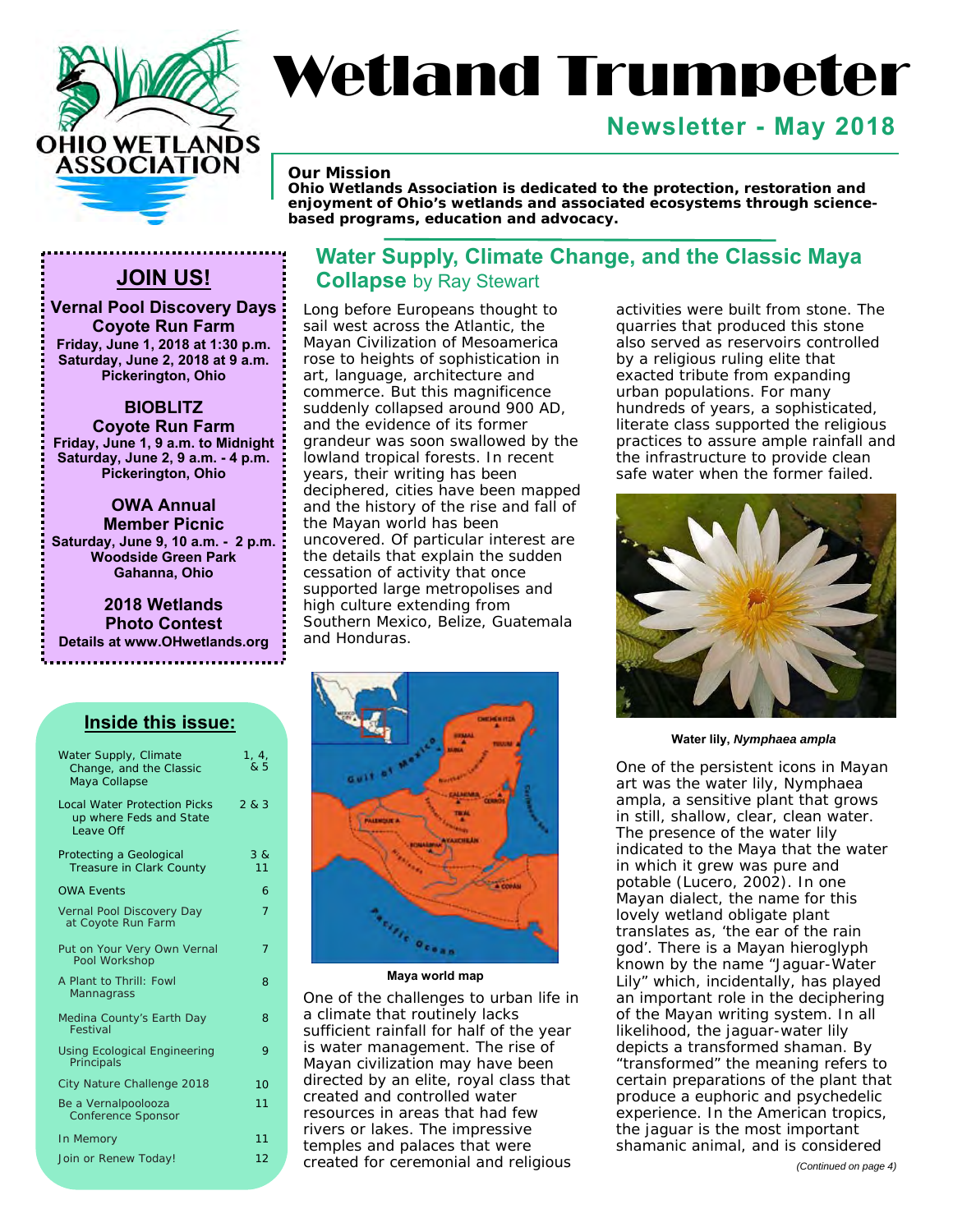#### **Local Wetland Protection Picks Up Where Feds and State Leave Off**

By Christina Znidarsic, Chagrin River Watershed Partners

Since the establishment of the Clean Water Act, regulatory protections were put in place to restrict, but not prevent, development, degradation, filling and draining of wetlands. As wetlands are converted to other purposes, mitigated wetland projects are implemented with the intent to protect, restore or create other wetlands in an effort to retain the biological and hydrological services that wetlands perform within a watershed.

Even with state and federal regulations in place,

many wetlands continue to be degraded. Smaller wetlands, like vernal pools, are often overlooked, unrecognized or thought by some to be insignificant. Mitigated wetlands are often "exported" to locations outside the impacted watershed, permanently losing valuable pollution filtration and flood protection in developing areas where it is most needed. Communities in Ohio have opportunities at the local level to achieve a higher level of protection for these critical ecosystems through the establishment of riparian and wetland setbacks.

Chagrin River Watershed Partners, Inc. (CRWP) was established in 1996 by communities that drain to the Chagrin River watershed, under the founding principles of:

- Natural systems provide flood control, erosion control, and water quality protection services that should be maintained as land is developed.
- It is more cost effective for local governments to take planning and development steps to maintain these services than to pay for costly, and generally less effective, remedial solutions.

As a way for communities to safeguard the valuable services natural systems such as rivers, floodplains, riparian areas, and wetlands provide, CRWP has created model regulations that place protections to limit and more closely monitor development occurring in these areas. National, state and local agencies such as the U.S. Environmental Protection Agency, the U.S. Department of Agriculture's Natural Resource Conservation Service, the Ohio Department of

The Chagrin River Watershed  $\overline{u}$ Legend **Chagrin Subwatersheds** Lower Main Branch **East Branch** Main Branch **Upper Main Branch** Aurora Branch

Natural Resources, the Ohio Environmental Protection Agency, and local Soil and Water Conservation Districts recommend riparian and wetland setbacks as a valuable tool in an overall management program for flood risk reduction, erosion control, water quality control, and aquatic habitat protection.

A setback is the area surrounding a stream or wetland that is managed in its natural state. The distance may vary depending on the size of stream or quality of the wetland in question and

the wishes of the stakeholders who craft their local ordinances. CRWP's model wetland setback, for example, places a 75 foot setback on a Category 2 wetland and a 120 foot setback on a Category 3 wetland. The value of a setback is to help insure the quality of services that the wetland provides. Much of the wildlife that uses a wetland also requires some upland and buffer area in order to thrive. For example, the mole salamanders (Ambystomatidae) that breed, lay eggs and grow tadpoles in vernal pools spend most of their lives in the surrounding forest. Without these setbacks the entire population is likely to disappear. To properly filter and purify water, wetlands need buffers to help slow water, remove sediment and regulate stream base flows, among other things.

CRWP has produced model regulations for both riparian (stream) setbacks and wetland setbacks. The riparian setback regulation has protections for wetlands (but no setbacks on those wetlands) contiguous with riparian areas built into it, whereas the wetland setback model regulation is much more comprehensive and places setbacks on all wetlands, including those outside the riparian area. Auburn Township and the City of Aurora are two examples of northeast Ohio communities that have placed additional protections on wetlands using the CRWP model. Auburn's zoning resolution adds setbacks to all wetlands contiguous with the riparian area, while Aurora's ordinance places setbacks on all wetlands.

While CRWP's model regulations state that communities must develop a map of known wetlands, we also encourage the community to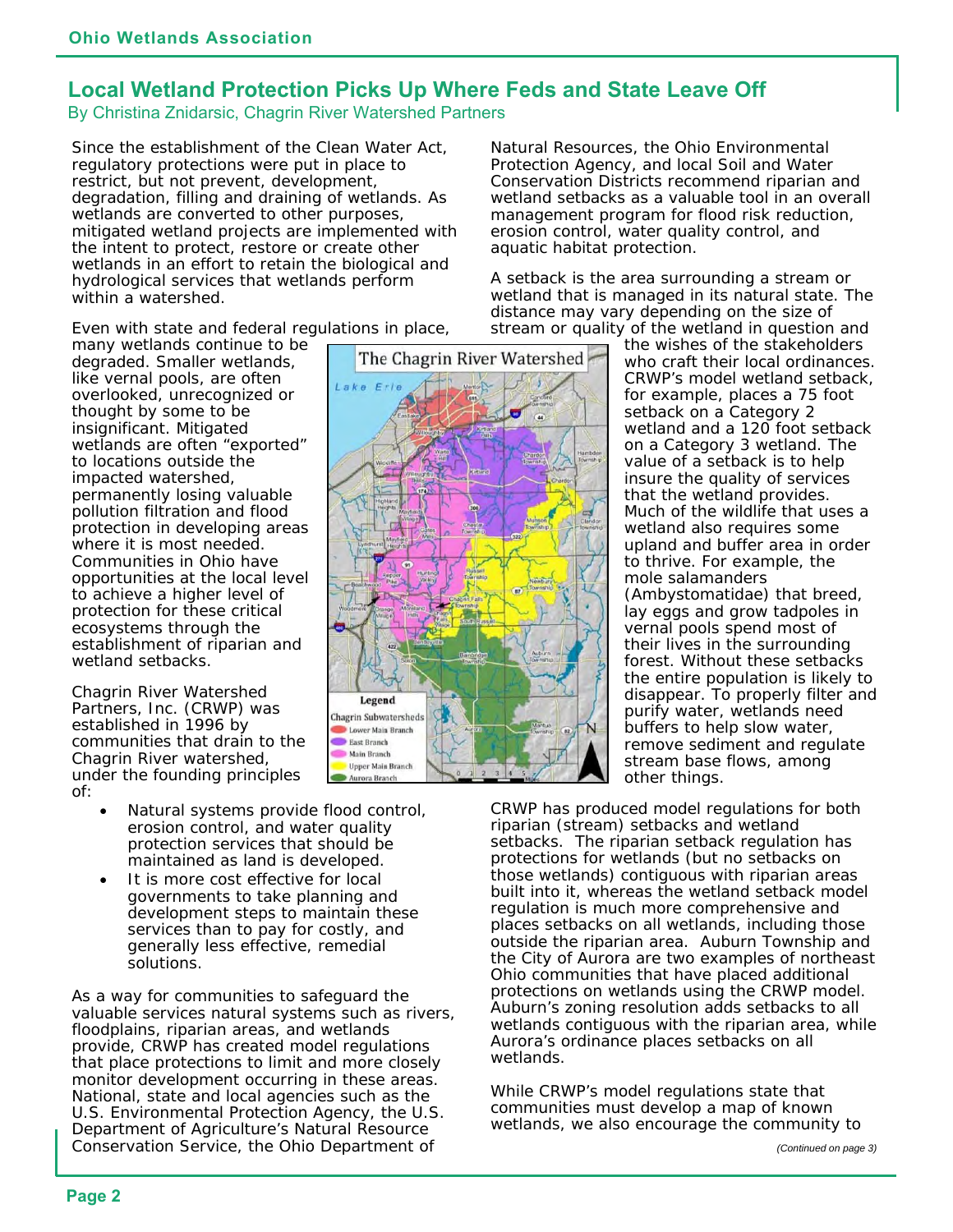# **Protecting a Geological Treasure in Clark County**

By Carol Culbertson

Editor's Note: The following article points out some of the complexity and inconsistency of our wetland laws, regulations, and permit programs. Submitted by Carol Culbertson it provides a summary of her organization's efforts to protect a fen in her neighborhood from indirect impacts of an expanding gravel mine and its dewatering activities. Unfortunately, as Carol points out, our current laws don't directly protect wetlands against collateral damage resulting from adjacent land uses. Although it would require substantial changes to our government's programs and wetland protection laws (a



#### **Marsh Marigold**

time-consuming process), the OWA's position is that interagency coordination must be improved, and indirect, off-site impacts merit consideration, especially when high quality (Category 2 or 3) wetlands are at risk of permanent impairment.

Carol makes a good case. Here is her article, as received:

Approximately one year ago, an Ohio based, industrial aggregate company moved into my neighborhood with the intent to mine limestone. Without much opposition from surprised and befuddled community members, in no time at all this mining company walked away with the necessary permits to begin operations from the Ohio Department of Natural Resources, Division of

Minerals Resources Management (ODNR).

It was then that the Clark County's Zoning Department quickly sprung into action demanding a conditional use permit from this aggregate company before any mining could occur. Note, the day the company had the mining permits in hand from ODNR, this company sued the county in court claiming to obtain a conditional use permit would somehow violate their constitutional rights for at least part of their property. (This case is now in the federal court). Yet, I ask where is the concern for protecting OUR constitutional right to preserve OUR properties, our wetlands, our creeks, out springs, our fens

and OUR drinking water? (It should be noted that comparing the company's own dewatering analysis which we argue is flawed to begin with and downplays the extent of dewatering to local well logs - shows that their planned mining will completely dewater wells around the quarry, leaving many people with no aquifer to tap into.)

Meanwhile, back on the fen… in February, the Ohio Environmental Protection Agency (OEPA) received a National Pollutant Discharge Elimination System application from the mining company. This time, the Mad River Township citizenry was ready and informed to demand a public hearing in which more than 300 people attended. The opposition led by a

*(Continued on page 11)* 

#### **Local Wetland Protection Picks Up Where Feds and State Leave Off (cont'd)**

#### *(Continued from page 2)*

avoid requiring that the wetland first be part of a known wetland inventory to fall under the protection of the setback resolution. Federal and state wetland inventories can be used as a guide to help determine where potential setbacks may need to be enforced, but they are not a complete inventory. CRWP recommends the community take note of conditions on a development site such as presence/absence of hydric soils and/or wetland hydrology or vegetation to require that the developer conduct a wetland delineation with a qualified

professional. Our riparian and wetland setback models very clearly state that the map is to be a guide only, and that field conditions prevail in determining where a stream or wetland is located

Examples of ordinances and other resources can be found at CRWP.org and at ohwetlands.org/ local-wetlands-protection.html .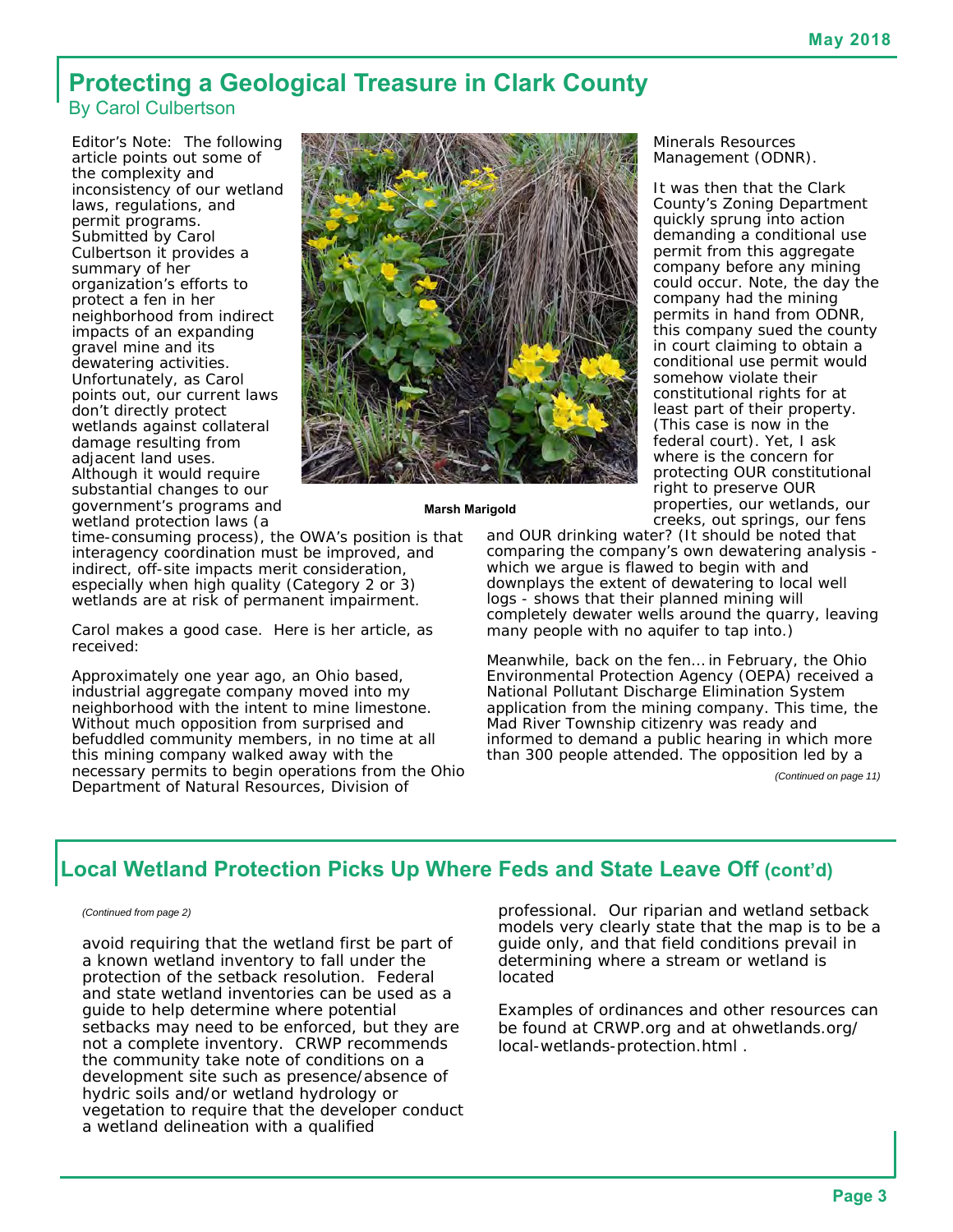#### **Water Supply, Climate Change, and the Classic Maya Collapse (cont'd)**

*(Continued from page 1)* 

identical to the shaman (Coe, 1973).

High culture, extensive trade networks, stunning architecture and the written word came to an abrupt and decisive conclusion, with few explanations, until recent scientific methods revealed details of climatic history in the region. All across Mesoamerica in the early  $9<sup>th</sup>$  century, buildings were left uncompleted, stone stelae on which detailed inscriptions were made for centuries no longer marked historic events. Much of the population dispersed or disappeared. Scholars estimate that only 10% of the population survived beyond the Classic Period, and their numbers remained low for 1000 years afterward. Even today, much of



**Maya Priest Sculptor: Victor Konnov** 

Ocean. Trapped by mature forest canopies more than open lands or secondary growth forests, converted and settled lands gradually became nutrient poor. Secondarily, where land is traditionally cleared by burning, bracken fern soon dominates, retarding any restoration of climax forests for generations. In addition, open land and successional forests retained less soil moisture than the previous mature tropical forests. Open cultivated land and urban areas increased local temperatures which in turn evaporated soil moistures. The negative feedback loop reduced precipitation and lengthened the dry season (Turner & Sabloff, 2012).

Other indicators of intense land use during the pre-classic and classic period are reflected in heavy sediment loads in lakes and coastal areas and a shift in pollen composition identified in sediment

the interior region of the Yucatan Peninsula known as the Central Mayan Lowlands (CML) is sparsely populated even though environmental recovery and stabilization took just a few centuries.

Evidence shows that the management and distribution of water was at least one contributing factor in this cultural and population collapse. The CML is a rolling landscape with occasional sinks and depressions, but few rivers or lakes. Seasonal droughts through the first four of five months of the year deplete surface water supplies. In most areas, ground water roughly 100 meters below the surface was virtually unattainable with stone-age technology

Stalactite growth in caves has been used to measure annual precipitation changes. Since soil water infiltration and, therefore rainfall amount, correlates with stalactite growth, their annual rings are signs of surface water and thus, precipitation. During the Mayan Classic Period, the scientific evidence points to several extended, multi-year drought episodes. Some decline in art and architecture correspond with these periods. Multiple indicators point toward a drier climate throughout the region, beginning in the 8<sup>th</sup> century and continuing into the Post-classic period (Lucero, 2002).

Changes in rainfall were not the only stressors growing in importance. Deforestation that supported more expansive agricultural production was also taking its toll. For one, Phosphorus (P) is a limiting factor in biological growth and crop yields throughout the region. Studies show that most of the available P arrives microscopically from outside the region. Remarkably, 25% or more arrives as wind-blown Saharan dust from across the Atlantic

cores from forest plants to maize (corn), the cornerstone food source, and fern spores. Over time, much more intensive land management occurred to support growing populations including terracing of mountain slopes and an ingenious use of floating gardens in managed seasonal wetlands.

In the later decades of the Mayan Classic Period, wood fuel and construction timber became increasingly scarce. Sapodilla, *Manilkara zapota,* is a highly valued tree species in the region. It produces a popular fruit and is the source of a latex-like sap used to make chewing gum. Its wood is hard and durable, an excellent choice for an ax or hoe handle. It was also used by classic Mayan architects as a lintel to span a doorway. Examples still exist where Sapodilla wood still remains in classic structures after more than a millennium. This wood ceased to be used for building purposes in the decades preceding the end of the Mayan empire.

Another indicator that deforestation was creating stress among the civilized Maya shows up in the stucco finish commonly covering the Classic Mayan temples. Intensive fires are needed to change abundant common limestone into the plaster that forms stucco. Wood was the only source of fuel available to the Maya. As the end approached, temples used increasingly less stucco to cover their walls. Layers of stucco became thinner as fuel became more scarce.

Many water conservation practices were in use. Ponds and reservoirs were created including wetland

*(Continued on page 5)*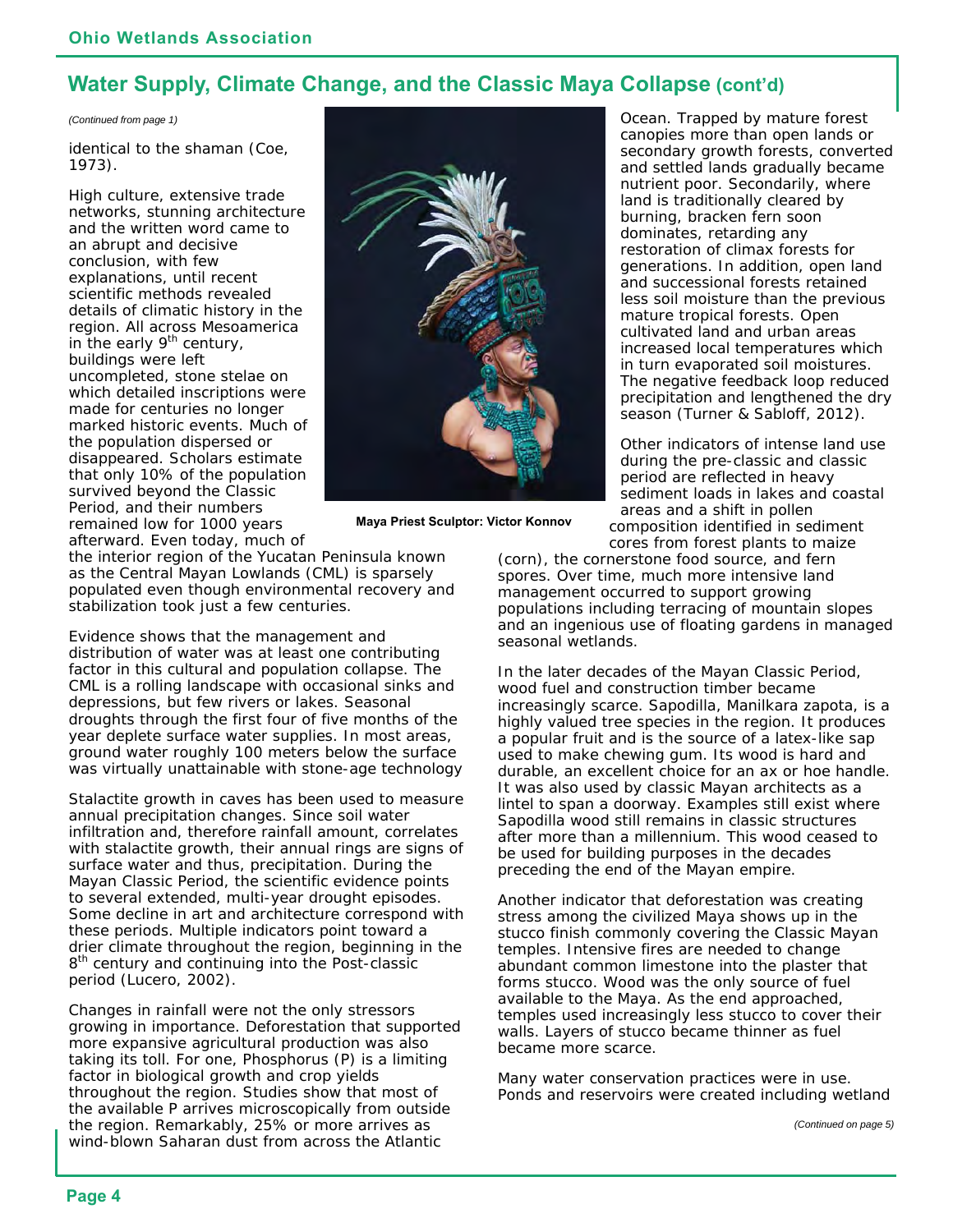#### **Water Supply, Climate Change, and the Classic Maya Collapse (cont'd)**

expansion. The response of ruler/priest class to the growing stresses of drought, fuel and food shortage was not entirely science-based. Although the Maya were experts in observational astronomy and practical architecture, their strong suit was ceremony and ritual. Blood-letting and sacrifice to the deities that provided rain and sustenance was their favored and traditional practice. National Geographic Magazine reported in 2015 that a kind of 'Drought Cult' developed (Vergano, 2015). Evidence from sink holes called "Cenotes" shows many more artifacts sacrificed in the final decades of the Classic Period. These special places were believed to be portals to the domain of Chaak, the rain god. When drought persisted, and the ruling class was less able to fulfill their duties, social discord most certainly increased. Conflicts between (and probably within) cities grew. Economic trade engines shifted, depriving the ruling class of their tribute. Support for building and pageantry decreased and the confidence in the ruling class was shaken.

The final trigger that sent a shockwave of collapse across Mesoamerica is not precisely known. The evidence is subtly written in silt and debris. Kings and priests of the time could not change the course of their own history and could not restore the pattern of precipitation that once supported their vast



**Maya Temple** 



**Jaguar Lily** 

metropolises and sophisticated civilization. They would not have known that regional climate change and stress on essential resources was of their own making. Their only levers on the trajectory of their fate were left to the supernatural.

Today, we have a different kind of power. Our global challenges can lean on sustainability sciences. Among these, a key to human destiny is wetland science for the essential services of water purification and powerful climate change moderation.

Bibliography

Coe, M. D. (1973). *The Maya scribe and his world*. New York: Grolier Club.

Lucero, L. J. (2002). The Collapse of the Classic Maya: A Case for the Role of Water Control. *American Anthropologist*, *104*(3), 814– 826.

Turner, B. L., & Sabloff, J. A. (2012). Classic Period collapse of the Central Maya Lowlands: Insights about human– environment relationships for sustainability. *Proceedings of the National Academy of Sciences*, *109*(35), 13908. <https://doi.org/10.1073/> pnas.1210106109

Vergano, D. (2015). At Newly Discovered Water Temple, Maya Offered Sacrifices to End Drought. *National Geographic*.

#### Membership Renewal Time

You should have received a membership renewal reminder letter from our president, Mark Dilley. OWA's membership year runs from June to May the following year.

Our wetlands need advocates, and it is OWA's mission to recruit, educate, and support advocates around the state to be the voice for wetlands – to push for protection and more sustainable land use decisions. With adequate funding, we can amplify these efforts by producing better educational materials, delivering more presentations, setting up displays at more conferences, organizing more events, and improving our website and social media presence. Your contribution will help us get the message out, that our wetlands must be protected, expanded and cherished.

Please renew now for the 2018-19 membership year at the highest support level that fits your passion and budget. You can use the envelope provided with your letter, or renew online with PayPal at [https://](https://www.ohwetlands.org/become-a-member.html) [www.ohwetlands.org/become-a-member.html .](https://www.ohwetlands.org/become-a-member.html) Thank you!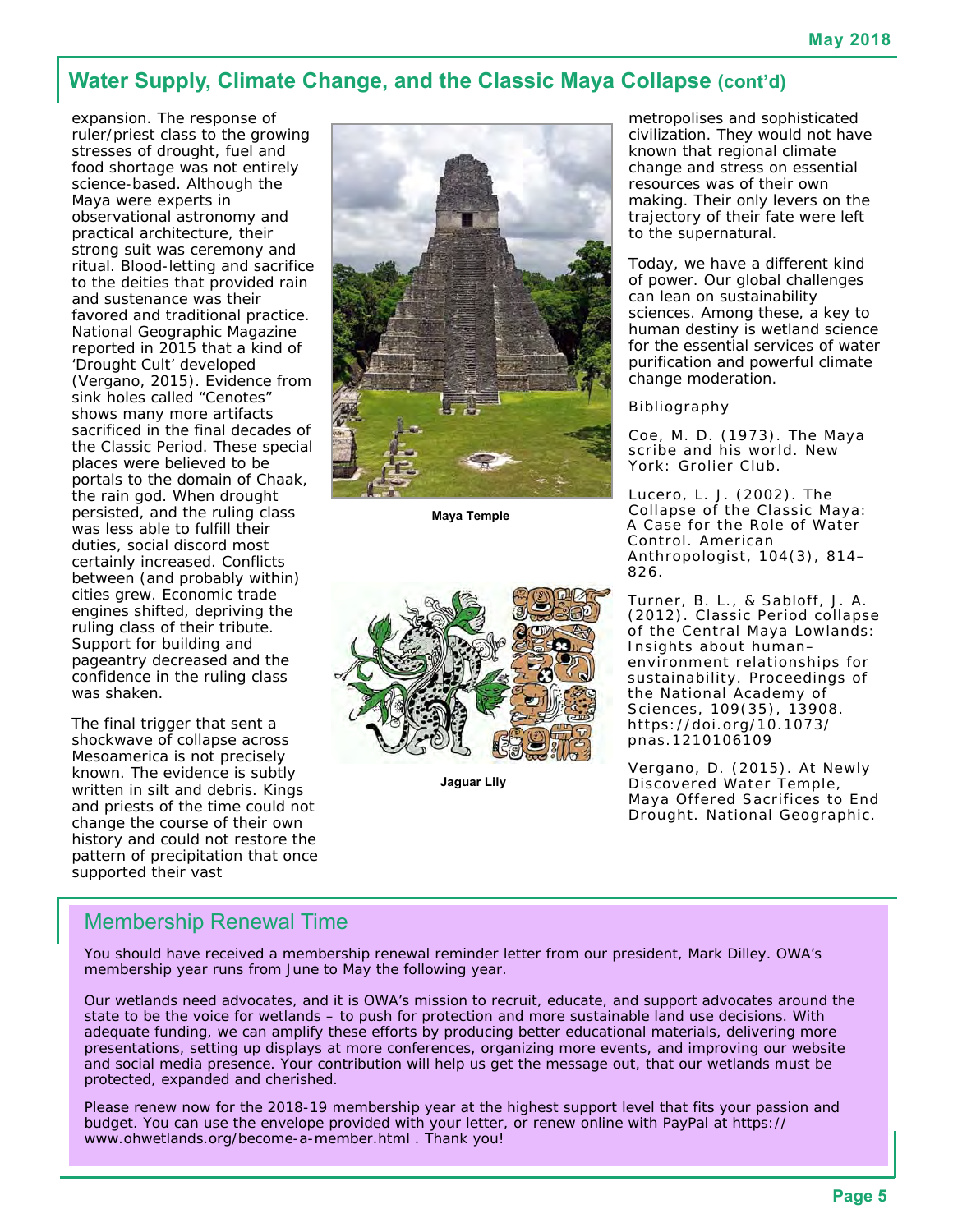### **OWA BioBlitz 2018 @ Coyote Run Farm on June 1st & 2nd**



Ohio Wetlands Association invites interested naturalists to join our second-round effort to observe, discover and report on the diversity of all living things on the Coyote Run Farm. The owners of this property are devoted to protecting and restoring the habitat where they live and the land around them in perpetuity. OWA strongly supports their efforts. Wetland restoration projects are currently underway. Add your interest and expertise to our project.

Meet at Coyote Run Farm, 9270 Pickerington Road, Pickerington, Ohio.

Come for a short stint or hang out for the full two-day event. Early birding activities will begin at 6 am. After hours mothing, owling and {bat}ing will be supported by campfire. Bring a camper or tent and stay over Friday night if you like. Some food, drinks and snacks will be provided.

Registration is required, but FREE! Just sign up at <http://www.ohwetlands.org/bioblitz> -2018.html. You will be sent periodic updates. Participants are asked to use iNaturalist to report observations (alternate methods accepted). With our first-round bioblitz effort in 2017, we have over 1300 observations and 625 species. With your participation we will confirm and expand this dataset in 2018.

For details, see [https://www.inaturalist.org/projects/coyote-run-farm or](https://www.inaturalist.org/projects/coyote-run-farm) email [Ray@OHwetlands.org](mailto:Ray@OHwetlands.org) 



#### **OWA Annual Member Picnic**

**Saturday, June 9, 2018 10 a.m. to 2 p.m. Woodside Green Park 213 Camrose Court Gahanna, Ohio**

We have reserved the Green picnic shelter at Woodside Green Park in Gahanna. Hear updates on OWA's projects and socialize from 10:00 to 11:30 a.m. and at 11:30 a.m. Jeffrey Barr, the Gahanna Parks and Recreation Director, will be accepting an award for wetland protection OWA is giving to the City. Lunch will be at noon followed by a walk to explore the protected wetland. Please RSVP at [www.OHwetlands.org.](http://www.OHwetlands.org) 



#### **2018 OWA Photo Contest**

Give Us Your Best Wetlands Shot! is the Ohio Wetlands Association's 2018 photo contest that celebrates the joy of wetlands through photography. Subjects will include the flora, fauna and variety of landscapes within Ohio's diverse wetlands. For details visit <https://www.ohwetlands.org/photo-contest.html>

The contest runs from February 2, 2018 (World Wetlands Day) to December 31, 2018. Please considering entering and have fun too! **IERNAI** 

### **VERNALPOOLOOZA** *SAVE THE DATE!*

**April 4, 5 & 6, 2019 Ashland University Convocation Center Ashland, Ohio Join us for 2 1/2 days filled with**: amphibians, macroinvertebrates, hydrophytes, research, field trips, monitoring, photography, and college credit. Look for details soon.

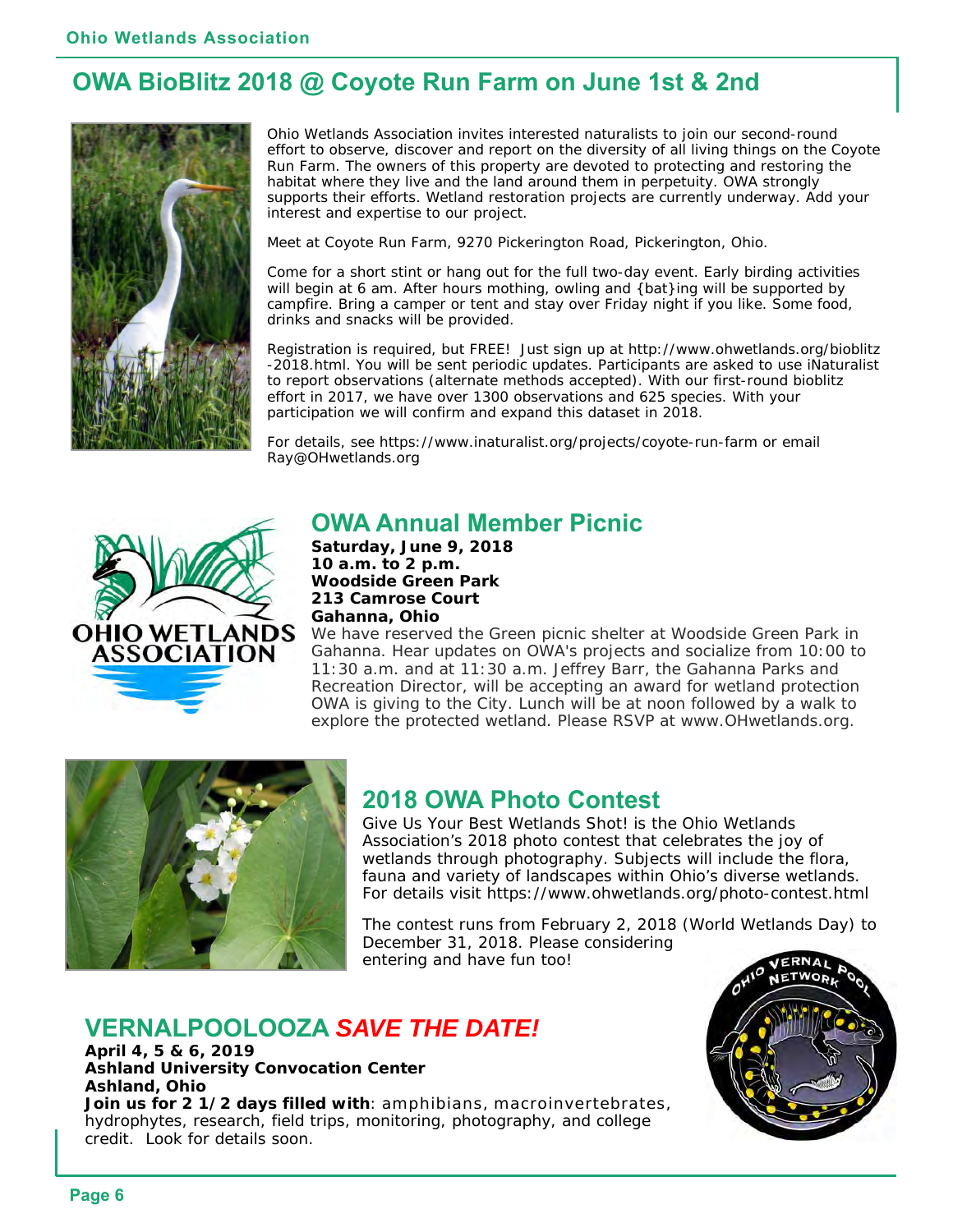### **Vernal Pool Discovery Day at Coyote Run Farm**

**Coyote Run Farm Friday, June 1, 2018 at 1:30 p.m. Saturday, June 2, 2018 at 9 a.m.** 



**9270 Pickerington Road, Pickerington, Ohio Leader: Mick Micacchion** 

Join us to explore vernal pools! Free and open to the public.

On Friday afternoon at 1:30 p.m. Mick Micacchion (OWA Vice President) will lead an expedition to set traps that will be left in the pools overnight to collect specimens. Funnel traps are set in the water to collect salamander larvae, frog, tadpoles, and macroinvertebrates.

At 9 a.m. Saturday morning Mick will return to the vernal pools to empty the traps and examine their contents. Specimens will be brought back alive and placed in aquaria for the discovery day display which we expect to be ready to share at 11:00 a.m. Contact us at [info@OHwetlands.org if](mailto:info@OHwetlands.org) you are interested in joining Mick on either of these vernal pool collecting trips.

**Directions:** At the main farm barn the historic 'Tabernacle' site, located at 9270 Pickerington Road, Pickerington, Ohio, an educational display will be set up for everyone to examine the hidden wonders of vernal pools.

### **Join the Ohio Vernal Pool Network (OVPN) and put on your very own vernal pool workshop next season!**

This fall, the Ohio Vernal Pool Network will be offering an educator's package: With the purchase of a class set of 20 or more *Ohio's Hidden Wonders, A Guide to the Animals and Plants of Vernal Pools* you will get a full set of ancillaries including the 5 PowerPoint presentations we use in our own workshops.

The subjects include: Intro to Vernal Pools, Amphibians, Flora, Macroinvertebrates and Data Collection using iNaturalist. Tips on workshop best practices, conducting field trips and ask-the -expert resources are all provided.

Details will be published at [www.ohiovernalpoolnetwork.org as](http://www.ohiovernalpoolnetwork.org) they become available.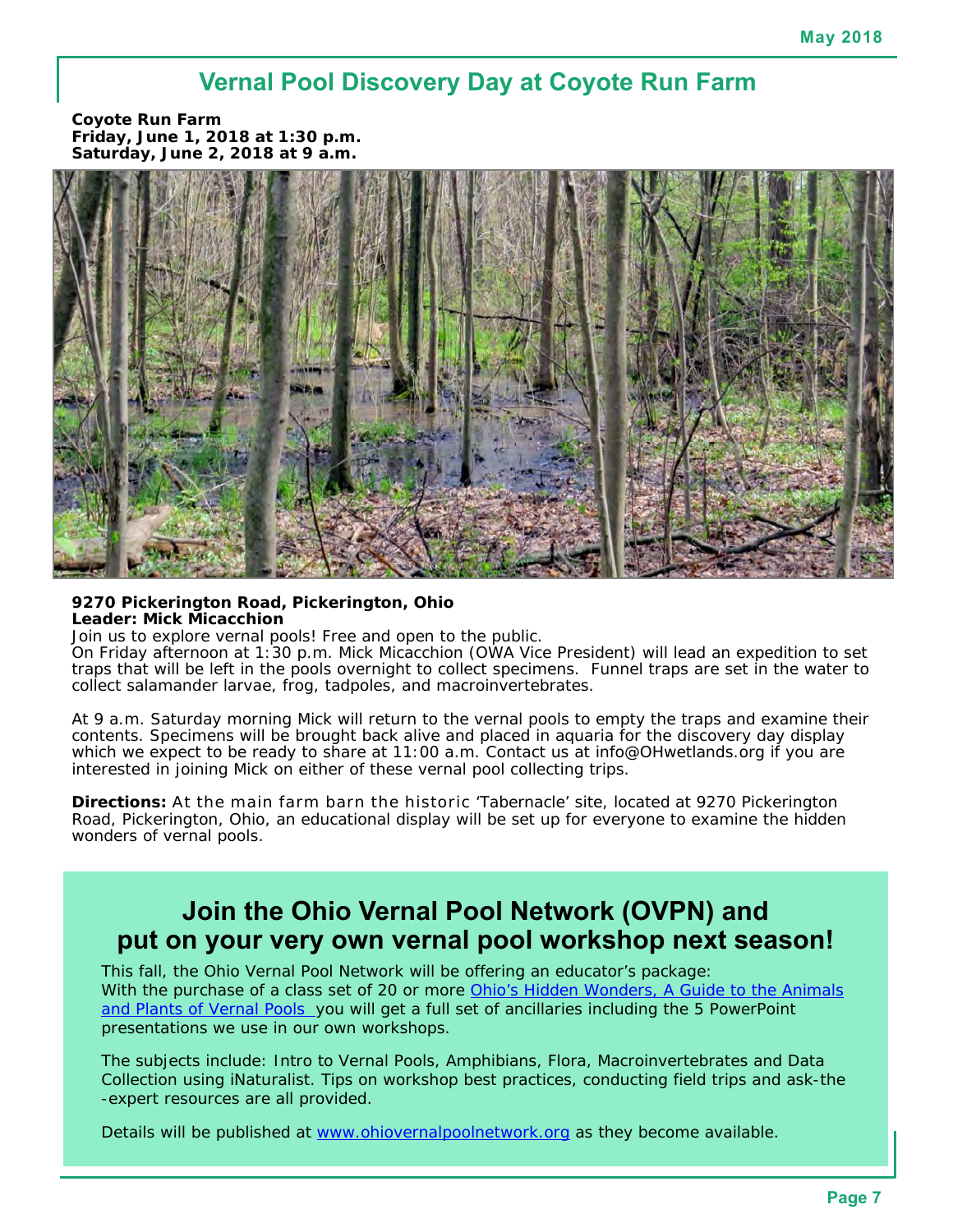### **A Plant to Thrill: Fowl Mannagrass,** *Glyceria striata* by Mark Dilley

Editor's Note: Board Member Mark Dilley delivered a presentation at the 2016 Flora Quest conference with the title "Wetland Plants: Twenty to thrill, five to kill." He will be sharing details of select plants from this talk in a series of articles for the OWA newsletter.

Fowl mannagrass is a member of the Family Poaceae (Grass Family). Although grasses aren't as eye-catching as our more colorful flowering forbs, this species is not without its charm. Its large, gracefullynodding inflorescence and long, neatly 2-ranked leaves (forming a row on either side of the culm [stem]), make this grass a standout among its brethren. It shows up most frequently in forested wetlands with dappled sunlight, but may occur in almost any shallow, saturated wetland or pond edge, even in full sun.

Its small seeds are transported by water and wildlife, but vegetative spread via rhizomes is also part of this plant's reproductive strategy. As the name would indicate, waterfowl readily feed on the plant. I've



**Fowl mannagrass,** *Glyceria striata flower head*



**Fowl mannagrass,** *Glyceria striata*

had the enjoyable experience of watching young mallard duckling leap to reach the seed head of this grass (manna from heaven?), grabbing it to pull it over and then stepping on the stem to hold it down while they nibbled on the seeds. I wish I'd had the ability to shoot video with my phone at the time! In addition to waterfowl, deer, muskrat and black bear are known to feed on this plant.

Fowl mannagrass may also be a secret weapon against at least one of my "Plants to Kill": In restoration efforts, adding Fowl mannagrass to seeding mixtures has been shown to improve species richness and exclude reed canarygrass (*Phalaris arundinacea*) prior to its invasion!

Grasses are a challenging group of plants to learn, but this one is worth knowing and is easily

identified. Once you're familiar with it, you'll start noticing it in many of the wetlands you visit.

### **You Shop. Amazon Gives**

AmazonSmile is a website operated by Amazon that lets customers enjoy the same wide selection of products, low prices, and convenient shopping features as on Amazon.com. The difference is that when customers shop on AmazonSmile [\(www.smile.amazon.com\), th](http://www.smile.amazon.com)e AmazonSmile Foundation will donate 0.5% of the price of eligible purchases to the charitable



organizations selected by customers. Link your Amazon account to the Ohio Wetlands Association today! Just go to [www.smile.amazon.com.](http://www.smile.amazon.com) 



#### **Media County's 22nd Annual Earth Day Festival**

Thanks to the efforts of OWA member, Bill Stitt, we hosted a booth at the annual Earth Day festival at Medina County Park District's Buffalo Creek Retreat. Record crowds estimated at 2,500 attendees this year. Thanks to all of you who stopped by to say hello. It was a family oriented fun-filled day. Bill was working double-time all day with the OWA table and with a Pollinators display. We are grateful for your enthusiasm and support.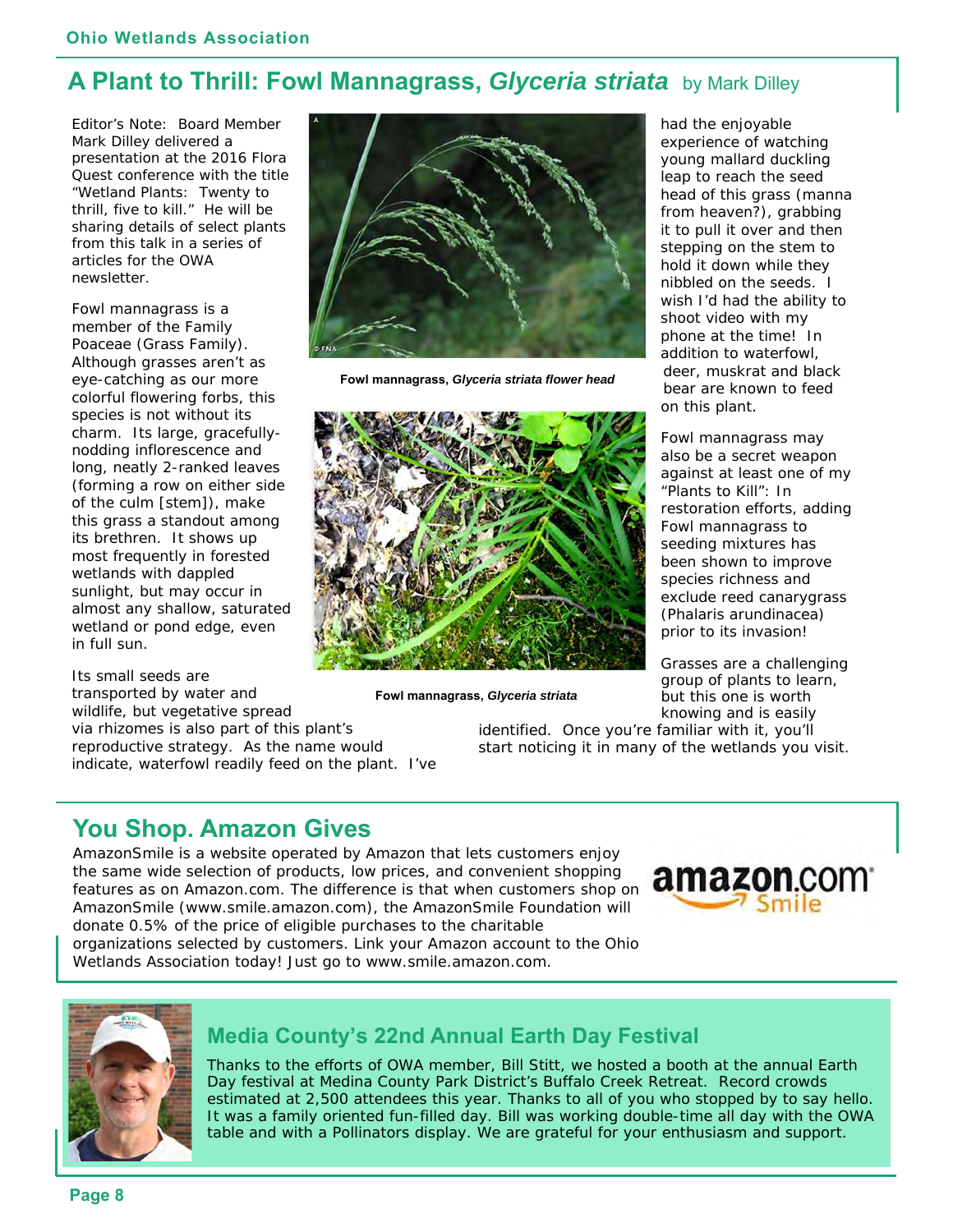### **Using Ecological Engineering Principals** By Dr. William J. "Bill" Mitsch

We have been using ecological engineering principles to design and construct experimental mesocosm systems in Ohio, Florida and elsewhere for the past 2 years to investigate a new landscape-scale approach to integrate created or restored wetland retention of nutrients from agricultural and urban stormwater with a more sustainable agriculture. We refer to our proposed system as "wetlaculture" because it integrates wetlands and agriculture.



**Newest mesocosm experiments.** 

mathematical, and business models to optimize design parameters for wetlaculture in different climates, soils, landscapes and waterscapes. First, wetlaculture utilizes wetlands to reduce nutrient fluxes from agriculture and cities that otherwise would go directly into lakes, rivers, and estuaries. The second aspect of wetlaculture is what distinguishes it from a typical linear combination of agriculture and

See our Barley Prize video describing the wetlaculture concept **HERE** or go to [www.barleyprize.com a](http://www.barleyprize.com)nd search for MITSCH. On **May 3, 2018** we planted a 28-mesocosm experiment at Freedom Park in Naples Florida. This represents the third mesocosm compound designed and created by our Everglades Wetlands Research Park at FGCU's Kapnick Center in Naples Florida. It is the first one constructed in Florida. See local reporting **HERE** or go to [www.naplesnews.com an](http://www.naplesnews.com)d search for Freedom Park and also HERE or go to [www.winknews.com](http://www.winknews.com) and search for FGCU scientists on the topic of combating algae growth.

The other two mesocosm compounds that we reported on earlier are in Buckeye Lake, central Ohio and in Defiance Ohio, near the Maumee River that subsequently directs phosphorus pollution into western Lake Erie.

Our long-term research plan involves the development of interlinking physical,

treatment wetlands. In wetlaculture, the wetland, in x number of years, would be "flipped" back to an agricultural field, with the idea that the foodproduction crop would grow well without applying any additional fertilizers over those that accumulated over those "x" years. Then after "y" years, the agricultural field would be "flipped" back to being a wetland. Our physical (mesocosms) and mathematical models will enable us to understand what those "x" and "y" years are for different climates, soils, and nutrient loading rates.

Our mesocosm research program continues to be supported by a variety of individuals, NGOs, public agencies, and corporations in Florida and Ohio such as Collier County (Naples, FL); the Judy Sproul Endowment for Habitat Restoration at the Naples Botanical Garden (Naples, FL); the College of Arts & Sciences, FGCU (Ft. Myers, FL); Buckeye Lake for Tomorrow (Buckeye Lake, OH); Steiner + Associates (Columbus OH); the South Central Power Company (Lancaster, OH); and Stream and Wetlands Foundation (Lancaster OH).



**In Memory.** Ralph D. McGinnis, 65, of Elyria, died Saturday, February 10, 2018. He was born May 2, 1952 in Columbus and was a 1970 graduate of Elyria High School. I met Ralph as a fellow kindergarten student when we were 5 years old. We shared many interests throughout school and beyond. In 1991 we became charter members of Friends of Wetlands which is now Ohio Wetlands Association.

Ralph was an accomplished poet, a Thespian and a musician. He was loved by many and will surely be missed. His family generously included OWA in his obituary, asking that memorial contributions be made to this organization in lieu of flowers. I want to thank those generous friends and family members for their support. It was good to see so many of you in recent days as we remember and celebrate Ralph's life.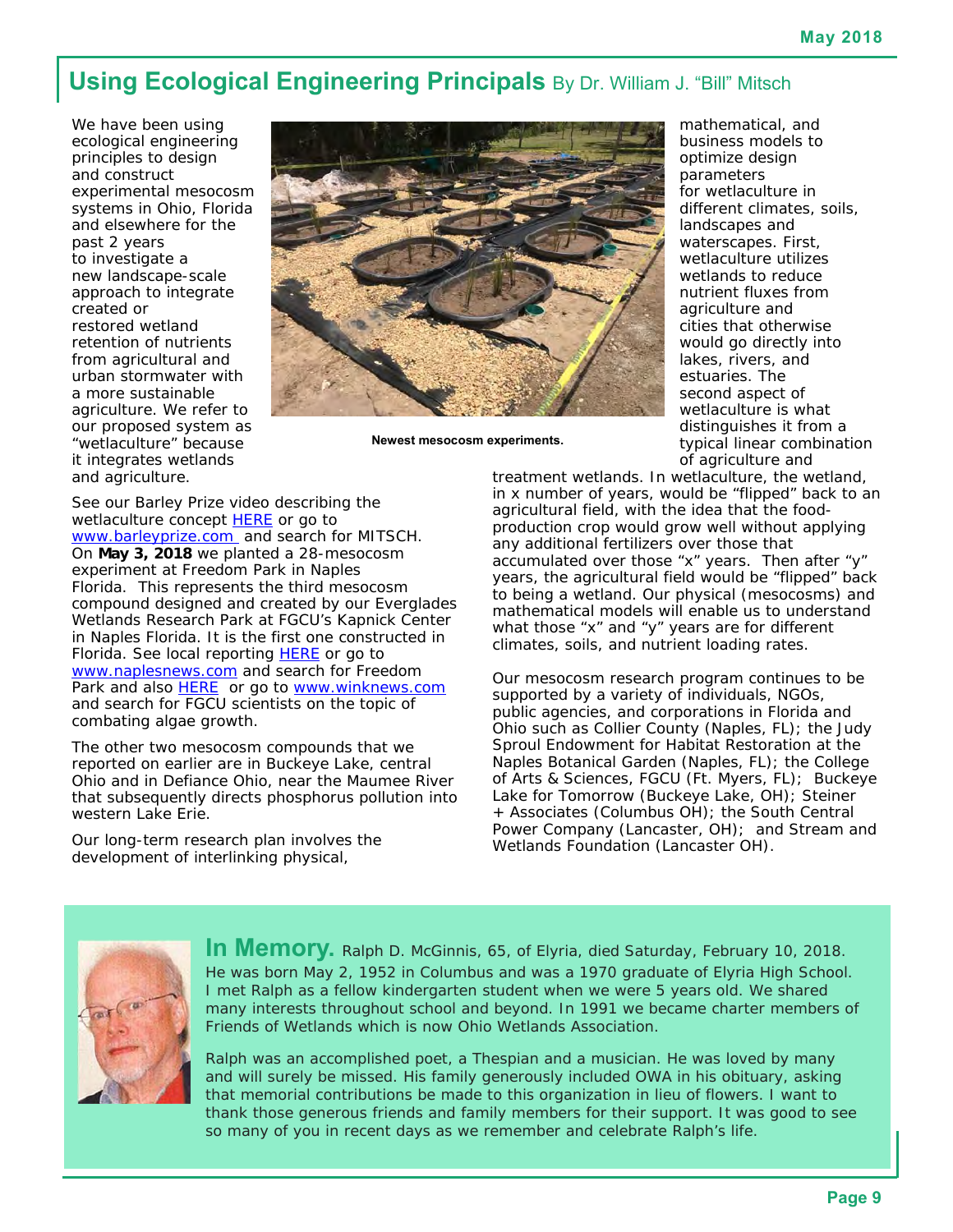### **City Nature Challenge 2018: Cleveland** by Ray Stewart



The Cleveland-Akron-Canton area competed in the 2018 City Nature Challenge. The City Nature Challenge is organized by the California Academy of Sciences and the Natural History Museum of Los Angeles County. Cities around the world documented biodiversity and were ranked by number of participants, number of observations,

quality of the data improves. When identifiers and observers all reach consensus the data gets labeled "research grade".

The Cleveland area has many dedicated naturalists who participated in the CNC. Of the 69 cities that submitted observations this year our NE Ohio region



**Midland Painted Turtles, Erie County** 

#### and number of species.

Anyone could get out, observe and post the living things nearby. Observations recorded in the following counties were automatically added to the project: Cuyahoga, Lake, Geauga, Medina, Lorain, Portage, Summit, Stark, Carroll, Ashtabula, Tuscarawas, Erie or Huron. All observations were entered into iNaturalist, a powerful online network with an amazing smartphone application.

With iNaturalist, a simple list of observations is all that is needed. But you can take it to the next level with the power of an app. Using the camera in your phone, its geo-location and time stamp, iNaturalist creates a respectable voucher, proof of what you have seen. Other participants serve as 'identifiers', who scour these data to verify their accuracy whenever possible. As confirmations come in, the

ranked #16. Considering our disadvantages of weather and delayed phenology, we did very well. OWA participated in the challenge by organizing a bioblitz at the Cassell Reservation, a rich wet lake plain woods, a new Lorain County Metroparks property in Vermilion, Ohio.

The one-day OWA event was done in coordination with Western Reserve Land Conservancy (who first acquired the property) and Lorain County Metroparks. You can check out the project at [https://www.inaturalist.org/projects/city-na](https://www.inaturalist.org/projects/city-nature-challenge-2018-cleveland)ture[challenge-2018-cleveland. When you do, notice tha](https://www.inaturalist.org/projects/city-nature-challenge-2018-cleveland)t OWA-RAY is on the leader board. Much of the credit goes to those who joined our bioblitz, shared their observations with me in real time and provided lists for me to enter afterward. Thanks to all who joined in the adventure and accepted the challenge.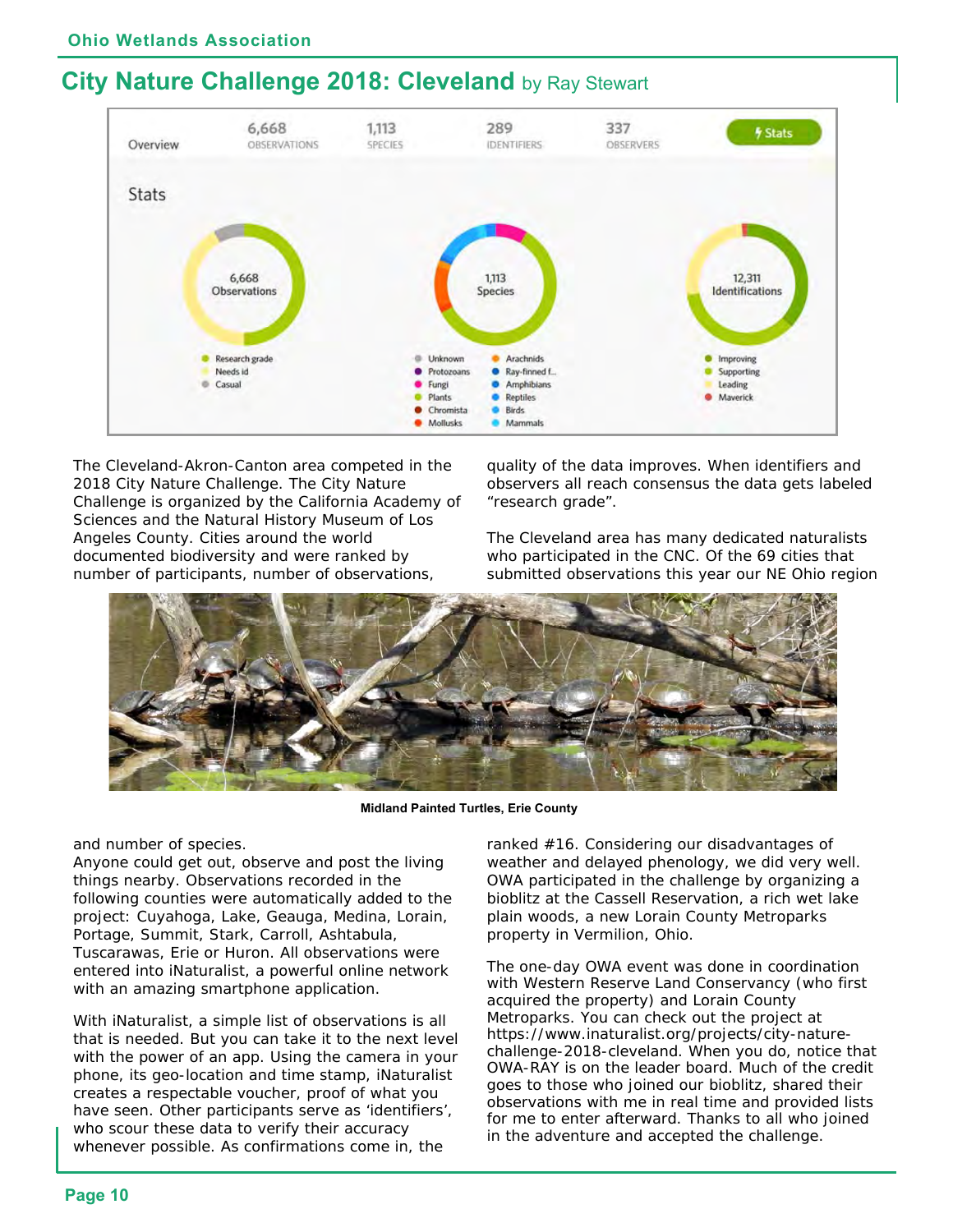## **Be a Vernal Poloza Conference Sponsor**

After many years of providing one-day vernal pool workshops we are expanding our format to a 3-day conference. The Ohio Vernal Pool Network, a team effort of Ohio Wetlands Association and Midwest Biodiversity Institute, is taking our expertise and experience to the next level. The conference will provide more depth and breadth of vernal pool topics than we can provide in a one-day format.

Feedback from our workshop attendees indicates a need for expanded experiences and offerings on vernal pool subjects. We will also be offering a variety of laboratory and field experiences. Our quest to recruit and train vernal pool monitors will include training on specific monitoring techniques. And our train the trainer program that includes workshop and outdoor resources will be completed and available to enhance the repertoire of environmental educators across the state.

Vernal Poolooza will be at the Ashland University Convocation Center on April 4, 5 & 6, 2019. AU catering is an award winning and nationally recognized food service provider. We have secured Keynote speakers for the two evening sessions, Jim McCormac, a popular and well respected Ohio naturalist and Elizabeth Colburn, author of the natural science book Vernal Pools. They are both charismatic and informative speakers that should please all who attend. Several nearby locations will provide superior vernal pool experiences.

We are expecting 100 to 200 attendees at this conference. There will be students, volunteer naturalists, park managers and environmental educators from around the state. While some attendees will enjoy this event as paid professional development, many will take time off and pay out of pocket for the experience. We need sponsors to help us keep registration costs as low as possible. Your generous support will help defray the cost of food, materials and logistics. Thousands of hours of volunteer time will also contribute to keeping costs down. Still, there is no substitute for cash donations. See back for sponsorship levels and benefits. Sponsorship and payment information can be found at [https://www.ohiovernalpoolnetwork.org/become-an](https://www.ohiovernalpoolnetwork.org/become-an-ovpn-sponsor.html)ovpn[-sponsor.html .](https://www.ohiovernalpoolnetwork.org/become-an-ovpn-sponsor.html) 

#### **Thank you for your consideration!**

#### **Protecting a Geological Treasure in Clark County (cont'd)**

#### *(Continued from page 3)*

grassroots community group was prepared with testimony to defend the township's environmental treasures and to oppose the company's proposed discharge of mining waste water into an unnamed tributary of the Mud Run, our small meandering county stream.

At this meeting, as with all other meetings and correspondence with ODNR and OEPA, I requested protection of a category 3 wetland fen and surrounding wetlands. In the past year, most conversations I have had with these governmental agencies regarding the protection of this fen and associated wetlands has easily been passed along to some other agency's jurisdiction.

And herein lies the problem, the dredging and filling of wetlands do not apply in this situation. It is the dewatering of the mining property which will draw down the water table of the surface and ground water of adjacent properties. This category 3 fen will be affected as it lies within the mine's proposed cone of depression. So tell me now, WHO IS RESPONSIBLE FOR PROTECTING THE WETLANDS, ESPECIALLY THIS WETLAND FEN ADJACENT TO THE MINING PROPERTY?

The fen will be indirectly affected by the company's dewatering, the lowering of the water table and the blasting which will change the hydrological pathways in this fragile karst geological area. As recently reported by the Ohio EPA, it is difficult if not

impossible to mitigate a category 3 wetland fen. And remember, this fen lies outside of the mining property and is not theirs to mitigate.

It is hoped the Ohio EPA and/or the ODNR will step up to the plate and do the right thing in protecting this valuable community resource. This fen is preserved in perpetuity for future generations by the Tecumseh Land Trust. But, its very survival is dependent right now on the protection afforded to it by the Ohio Environmental Agency and the Ohio Department of Natural Resources.

The Ohio Administrative Code 3745-1-51 sets forth criteria applicable to the maintenance or enhancement of wetland functions. It states, "to every extent practicable and possible as determined by the director…" "the hydrology necessary to support the biological and physical characteristics naturally present in wetlands shall be protected." Furthermore, the Administrative Code states, the "water quality necessary to support existing habitats and the populations of wetland flora and fauna shall be protected."

This unique category 3 wetland fen is most certainly deserving of these aforementioned protections.

Any correspondence from wetland enthusiasts to the director of the Ohio EPA requesting protection of this important geological feature in Clark County would be most helpful and appreciated. Thank you in advance for your assistance in this matter.